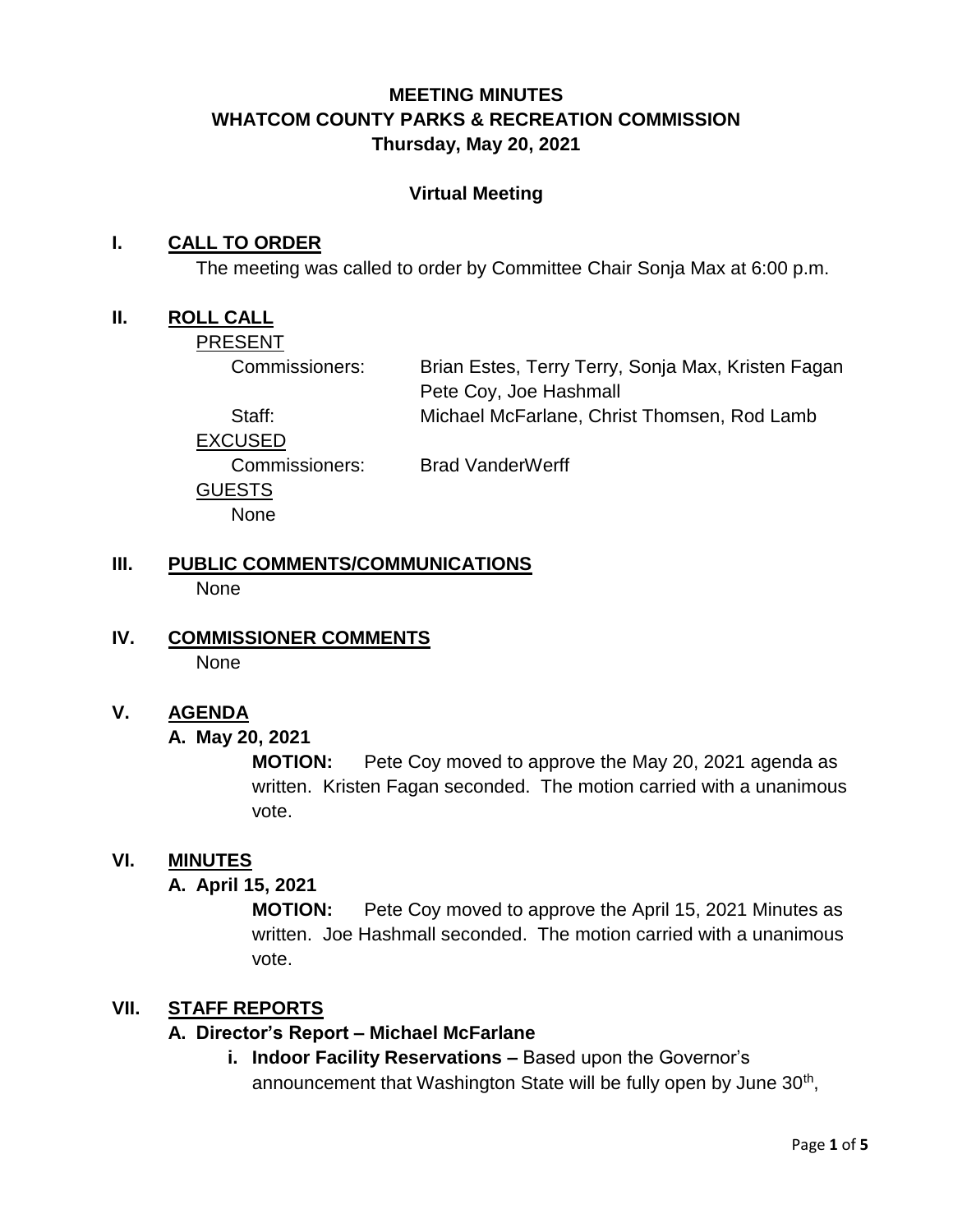reservations for indoor facilities will open June 16<sup>th</sup> for events and activities starting July 1<sup>st</sup>. Group sizes will be subject to facility capacity.

- **ii. Glenning Park –** The City of Lynden requested the county's participation in the acquisition of Glenning Park, a park located within the city limits of Lynden. Glenning Park is a four-acre parcel with basketball courts and ball diamonds that was owned by the school district. The city and neighborhoods wanted to protect the park and keep it for park and open space purposes. The county council approved \$250,000 of conservation futures fund for that acquisition and an open space easement will be presented to the county council for approval on June 1<sup>st</sup>.
- **iii. Lighthouse Marine Park –** WC Parks needs one more full-time seasonal employee in order to be able to open the Lighthouse Marine Park campground.
- **iv. East Whatcom Regional Resource Center –** There is a hazardous waste collection event happening on June 19<sup>th</sup> at the East Whatcom Regional Resource Center. The event is being sponsored by the Fire District, the Whatcom County Health Department, and the Opportunity Council.
- **v. Little Squalicum Park –** The City of Bellingham has asked WC Parks to transfer the County portion of Little Squalicum Park to the City. City and county legal staff are currently discussing liability associated with the property. If the transfer does not go through, the property would remain county property and the city would continue to lease and manage it.

#### **B. Planning & Development Report – Rod Lamb**

- **i. Red Mountain Shower and Restroom Facility –** L&I inspected the electrical work and upgraded wellhouse and both passed. Tiger Construction is making very good progress completing the building. The plumbing and electrical is almost finished and the exterior is painted. The interior finishes are being completed and the fixtures and toilet accessories are being installed. There was a small glitch last week with the septic system. The contractor installed the septic as specified and designed, but when the system was tested, the pump did not function as needed. It was found that the pump specified by the septic designer was not correct. The septic designer identified the problem and ordered a new pump that should be delivered on Friday. The septic designer is a licensed septic installer and will work with Tiger Construction to address the situation. WC Parks hopes to maintain substantial completion by May 26<sup>th</sup>. WC Parks crew has finished installing a new entrance sign and gate.
- **ii. Maple Creek Campground Shower and Restroom Facility –** The building permit for the Maple Creek Campground Shower and Restroom Facility is being issued this week. The project was advertised for bid on May 19<sup>th</sup> with a bid opening of June  $9<sup>th</sup>$ . This project does not need to go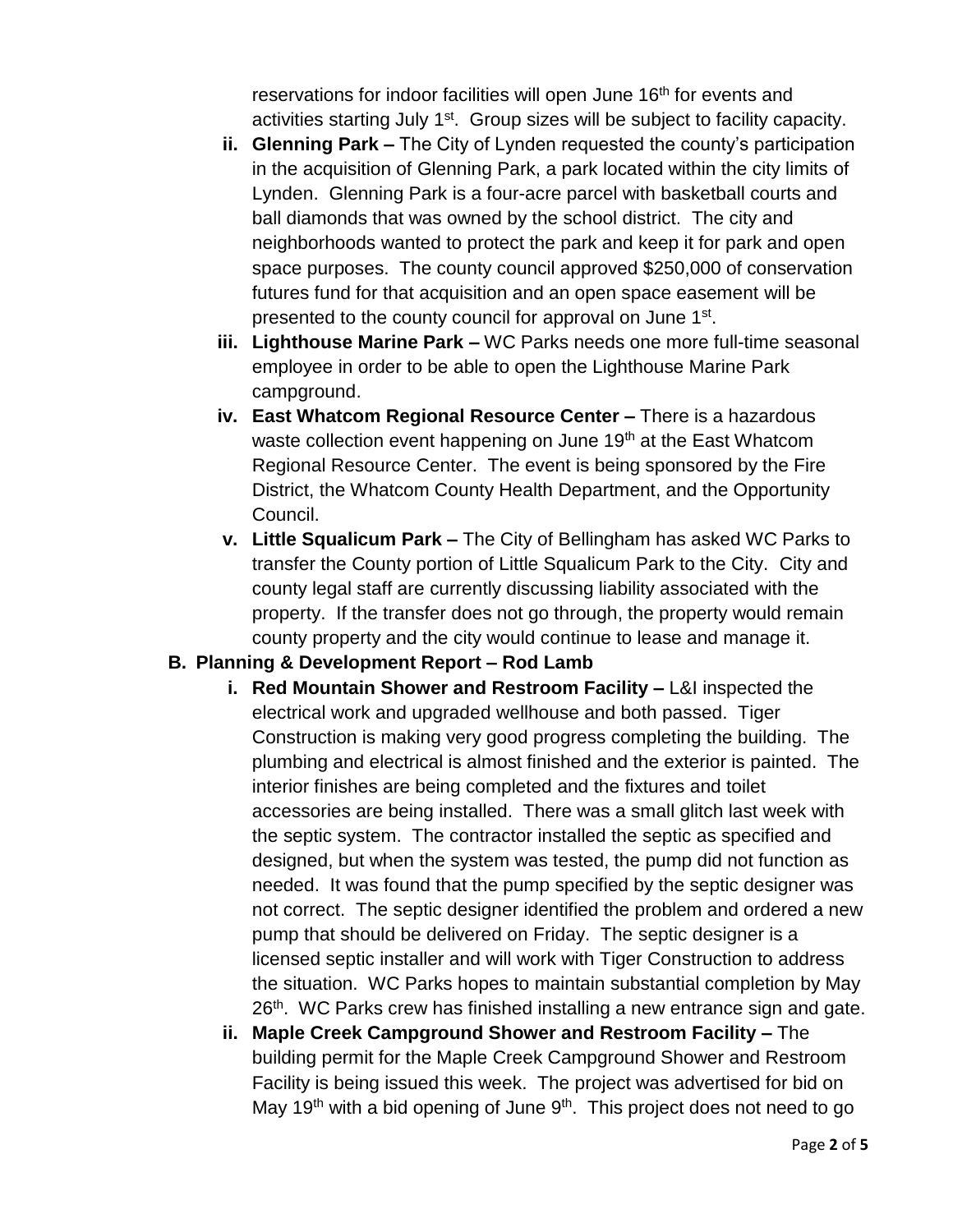to Council because it was approved by ordinance. The project is scheduled to start in July and be completed early 2022. The building will open for use at the beginning of the camping season in April 2022.

- **iii. Birch Bay Beach Park –** Permit applications were submitted April 9<sup>th</sup> for frontage improvements at Birch Bay Beach Park. Those were published to the public today and if approved, should be issued by the end of August. Rod applied to the State Department of Archaeology and Historic Preservation for an excavation permit and hopes to have that permit approval by the end of August. The project will be bid before permit approval with the intent of getting the contractor on site mid-September and having the work completed by the end of the year.
- **iv. Lake Whatcom Park –** Funding was approved for preliminary design and engineering services for trailhead improvements at Lake Whatcom Park. The improvements include expanded parking capacity, new flush restroom facilities (septic and well), a picnic shelter, security lighting, signage, pedestrian and circulation improvements, and site furnishings. A Request for Qualifications was solicited for architecture and engineering services and four submissions were received. Those were reviewed by Mike McFarlane, Christ Thomsen, and Rod Lamb, and MacLeod Reckord LLC, a firm with a long resume of similar projects in sensitive watersheds, was selected. Contract negotiations have been initiated and it is expected that they will be in contract within the next month.

#### **C. Operations Report – Christ Thomsen**

- **i. Staffing –** WC Parks is diligently working to fill the seasonal positions. Point Roberts has been particularly challenging with the border restrictions. Christ is hopeful that the rest of the seasonal positions will be filled from the interviews that were completed today and that those positions will remain filled through the season. Paul D'Agnolo, the Maintenance Worker II who works at the Bellingham Senior Activity Center, has been promoted to fill the Accountant I position. Internal recruitment for the Maintenance Worker II position opened today. Recruitment for the Park Attendant position was completed and Tanner Krysinski, a seasonal employee who has worked three seasons for WC Parks, starts on Monday.
- **ii. Operations –** Staff has been working hard to prepare for the season and has done a fantastic job in getting the parks in good shape. Christ recommended that the commissioners visit Hovander Homestead Park, Tennant Lake, Samish Park, and Silver Lake Park. The Plantation Rifle Range HVAC/Roof Replacement and the Lake Whatcom Park EH1 Trail Development projects are currently out to bid. Wilson Engineering has been selected to do the design and engineering work for the replacement of the Point Whitehorn stairway.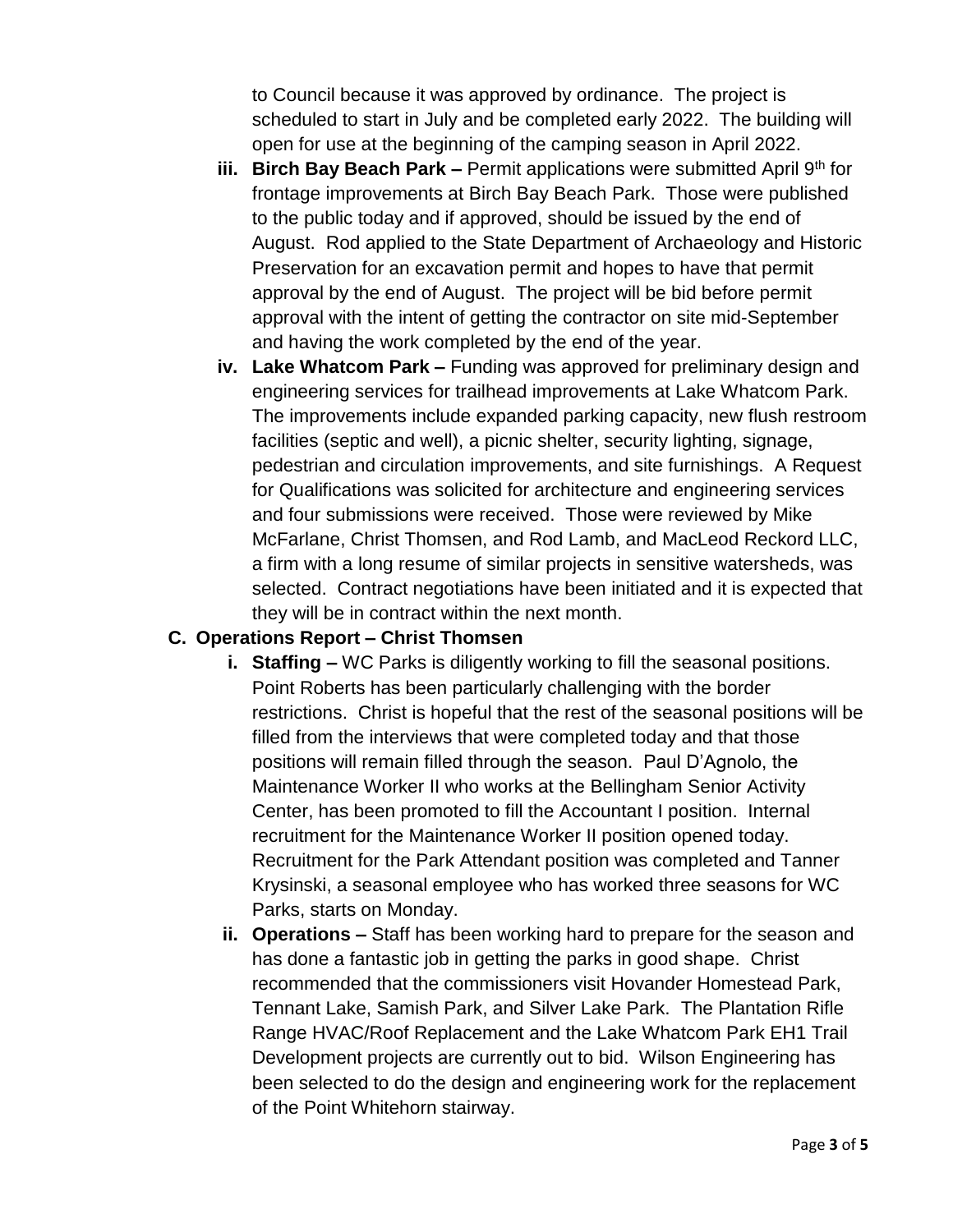# **VIII. UNFINISHED BUSINESS**

None

#### **IX. NEW BUSINESS**

- **A. Whatcom Land Trust Skookum II Property Acquisition Proposal –** Whatcom County has a Conservation Futures Fund which is a tax supported fund used for conservation projects primarily focused on preservation and protection of agricultural lands and natural areas open space. The county has used that fund to make some significant acquisitions and has a long history of working with the Whatcom Land Trust. Mike shared the presentation that the Whatcom Land Trust gave to the Natural Resources Committee last week.
- **B. Review Capital Improvements 2022 Comprehensive Parks, Recreation and Open Space Plan –** The Capital Improvements Plan is the part of the Comprehensive Parks, Recreation and Open Space Plan that captures all Capital Projects regardless of when they're going to occur and the cost. In January, the commission will be using this list to decide which projects will be prioritized for the next two years. Those projects will then be presented to the council and the Executive for approval and funding. Joe Hashmall wanted to add the creation of a place for senior citizens to gather that is climate controlled to be safe from smoke and excess heat. Discussion ensued on what input the commission was expected to give and if there was enough information provided to them to give that input.

**MOTION:** Brian Estes made a motion to defer the discussion of individual projects to the June meeting. He requested that Council Districts be added to the existing spreadsheet and also that a summary of the categorical types of projects and time frames be added. There was no second and the motion failed.

Rod explained the projects planned for 2022. Discussion ensued as to how much of the list needed to be reviewed. Rod advised that after he receives input from the Regional Park Supervisors, he will edit the list and send it to the commissioners so that they can review it before the next meeting. The list needs to be completed by July.

**MOTION:** Pete Coy made a motion to continue the discussion of the Capital Projects at the June meeting. Joe Hashmall seconded. The motion carried with a unanimous vote.

Brian Estes would like additional summary information sent to the commissioners at least a week before the next meeting. He would also like pie charts representing the project descriptions (maintenance, new, expansion of existing, etc.).

**C. COVID-19 Phase Update –** The Governor announced that the state will follow the CDC guidelines regarding mask use. The Governor also announced that the